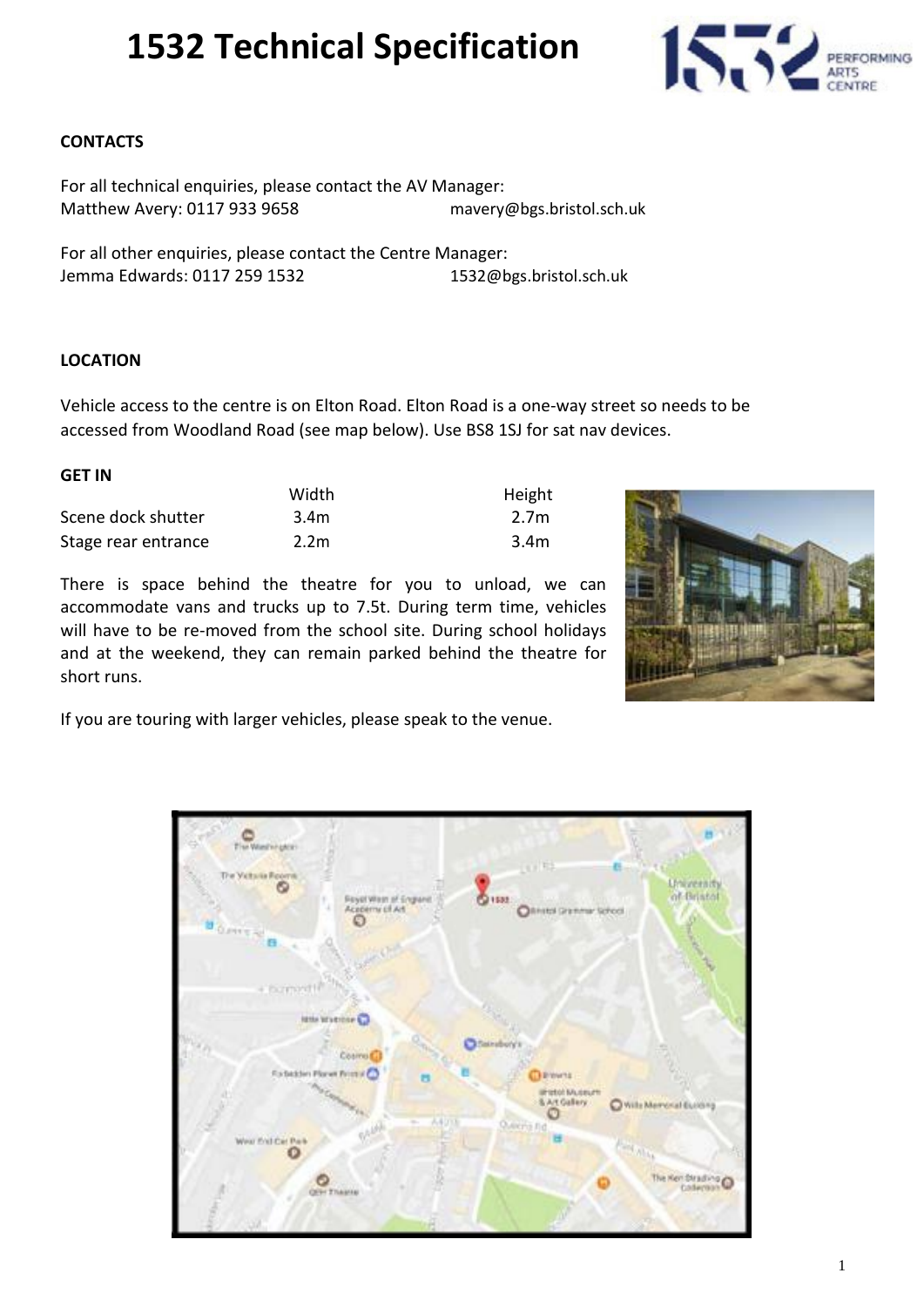

#### **DRESSING ROOMS**

There are two dressing rooms, each can hold approximately 10 people max. There are toilet and shower facilities and accessible facilities available too.



#### **PIANO**

We have a Yamaha C1 grand piano that is available to hire for £50 per day. If you require the piano to be moved, this will incur an additional charge of £69 for the retuning.

#### **WARDROBE**

We do not have wardrobe facilities. We can offer costume rails, an ironing board and iron.

#### **GREEN ROOM**

We do have a small room with tea and coffee making facilities. There is no microwave.

#### **COMMUNICATION**

#### **Portable Comms**

1 x Intercom master station (located in control box) 8 x comms belt packs, 2 channel 8 x Headsets (Single Muff) 2 x loudspeaker stations located in the Dance and Drama Studio 2 x headset stations located at follow spot positions.

#### **Cue Lights**

1 x Interspace TheatreCue v4 16way master station 12 x Interspace TheatreCue v4 Outstation

We have an infra-red system installed for the hard of hearing. We have a radiator rigged in the theatre and 4 neck loop devices that we can give to members of the audience.

## **1532 Technical Specification**

**Please be aware that all equipment may not be available for your hire. Please discuss your requirements with the AV manager prior to booking. AV SYSTEMS**

#### **Projection**

Christie 121-027111-01 DWX951-Q 1 chip DLP projector 8900L 1280 x 800 WUXGA Christie 121-119102-01 short throw zoom lens - 1.2-1.8:1 1 x front projection screen 16:10 white - 6m wide.

#### **Laptop Plug-in Panels**

2 x Atlona AT-HDVS-TX-WP-UK HDMI & VGA panel (located in the control box and the rear right gallery) Portable lectern with HDMI and VGA input panel. **Playback**

#### Denon DBT1713P rack mountable Blu-Ray player Tascam CD200IL CD Player + iPod dock - 2U Rack Mounting 1 x Mac Mini with QLab 3 full pro licence

#### **Stage Power**

There are two company supplies, one stage left and one stage right, they both have metering and RCD protection. They contain the following: 1 x 32A 3Phase ceeform 1 x 32A Single Phase ceeform

- 1 x 16A Single Phase ceeform
- 2 x 13A twin stage tech sockets

#### **Lighting Power**

10 x Strand Relay Rack - 12 Channel - 2.3kW with 10A circuit breaker per channel

#### **RIGGING**

All Flying IWBs are controlled from the gallery via drill driven Dynaglide 250kg / Five line winches, a hand drill to raise and lower these is provided. All IWBs in the Theatre have a load rating of 250kg evenly spread.

| Type                              | Connectivity                    | Quantity |
|-----------------------------------|---------------------------------|----------|
| Flying IWB over Stage             | 8 x PowerCON, 2 x DMX, 1 x RJ45 | 3        |
| <b>Static IWB over Stage</b>      | 8 x PowerCON, 2 x DMX, 1 x RJ45 | 2        |
| <b>Static IWB over Auditorium</b> | 8 x PowerCON, 2 x DMX, 1 x RJ45 | 3        |
| Static IWB on Auditorium          |                                 |          |
| Galleries - Horizontal            | 6 x PowerCON, 2 x DMX, 1 x RJ45 | 2        |
| <b>Static IWB on Stage</b>        |                                 |          |
| Galleries - Horizontal            | 4 x PowerCON, 2 x DMX, 1 x RJ45 | 2        |
| <b>IWB Vertical Stage Booms</b>   | 3 x PowerCON, 1 x DMX, 1 x RJ45 | 4        |
|                                   |                                 |          |

We also have two 600mm Tank Traps with 50mm receivers.

#### **Portable Access Tower**

The tower can be used/assembled by PASMA qualified technicians and must be requested in advance and in accordance with the instructions provided. BOSS Evo Ladderspan Camlock AGR, double width, working height of 8.5m.

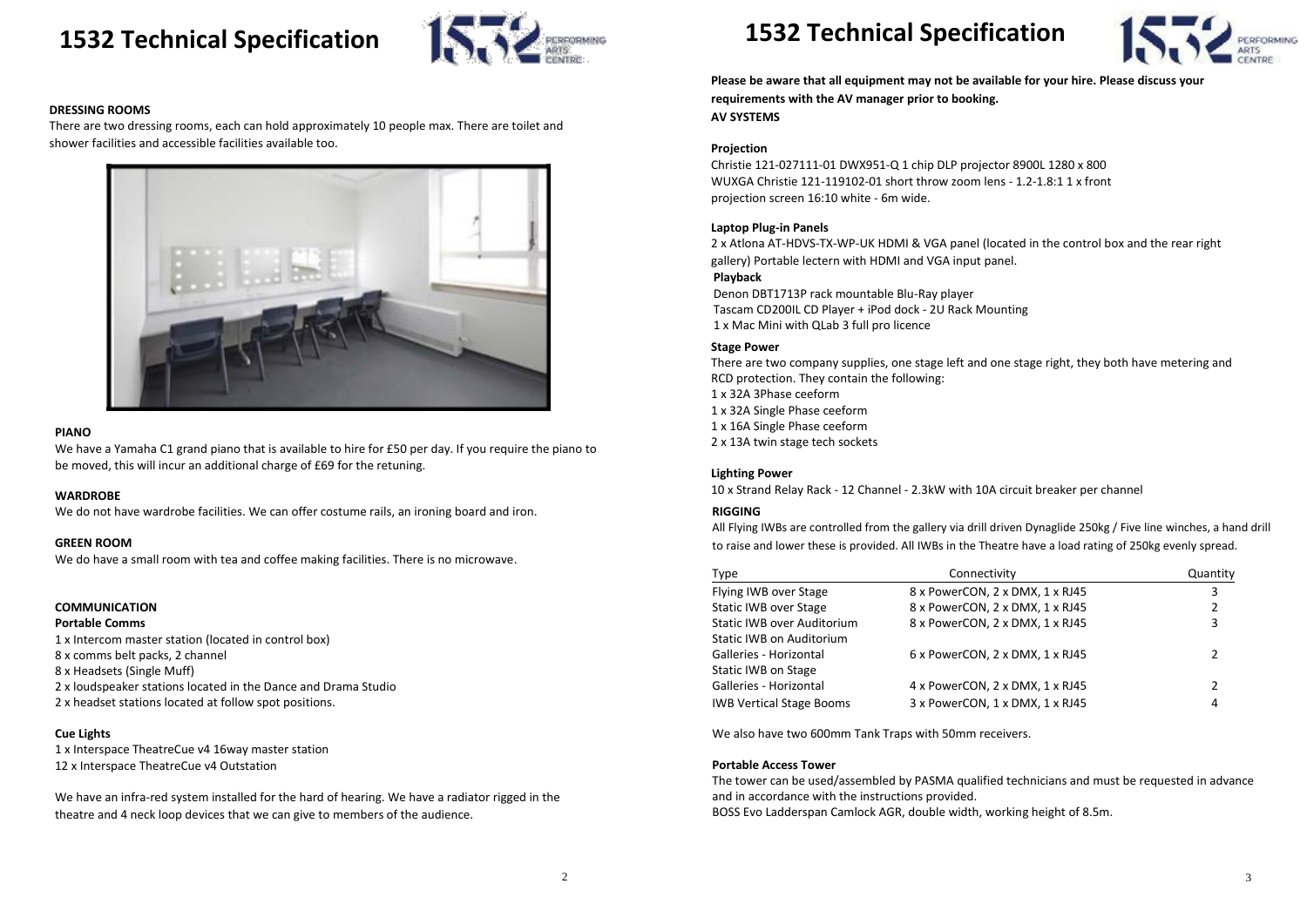# **1532 Technical Specification 1532 Technical Specification**



#### **LIGHTING**

The theatre has no dimmable circuits and is set up to facilitate an LED exclusive rig. There are a total of 120 PowerCON sockets located around the space. There are company supplies at both stage left and right giving you the ability to use your own portable dimmers.

Please note that all electrical equipment bought by the company for use on the stage/backstage or in the dressing rooms must have appropriate PAT labels.

#### **Control**

1 x ETC Ion with 2 x 20 fader wing

1 x 19" Touchscreen control

ETC paradigm system with portable touchscreen for house lights and blues control. Please note that the house lights cannot be controlled from the lighting desk.

#### **Fixtures (please see drawings on pages 8&9)**

6 x ETC ColorSource Profile + lens 15-30 (4 of these fixtures make up part of our fixed rig on AX 3 and may only be refocused and not moved. They contribute to a full stage wash) 6 x ETC ColorSource Profile + lens 25-50 (2 of these fixtures make up part of our fixed rig on AX 3 and may only be refocused and not moved. They contribute to a full stage wash) 4 x Robe LED Wash 300 - Not moveable

1 x Chauvet Rogue R1 Spot - Not moveable

22 x Selecon PL Fresnel

6 x Selecon CYC Floods

16 x Chauvet Colordash Par Quad 18 (12 of these are part of our fixed rig, please discuss any movement of these fixtures with the AV Manager)

6 x Selecon PL Profile + lens 18-34

- 1 x SGM Q7 Colour Flood Strobe (£80 per week hire charge)
- 4x Chauvet CorePar UV (£20 each per week hire charge)

We do not have follow spots in our lighting stock; however we do have 2 dedicated follow spot locations should you wish to hire in. They are located in the gallery at rear left and right. the control panels at these locations contain:

Cue light

Comms

- 1 x powerCON (independent of main lighting distribution)
- 1 x Tecpro headset station



#### **SOUND**

1 x Allen & Heath QU32

1 x Allen & Heath GLD-AR2412 Digital Audio Rack - 24 in 12 out. 1 x Allen & Heath GLD- AR0804 Expander - patchable from control rack increasing total ins to 32 and outs to 16 BSS AR133CH DI box - active x 8

#### **Microphones**

Microphones included with Hire:

(Please note that all of the microphones are shared across the site and therefore may not be available, please speak to the AV Manager to ensure your required selection is available)

- Shure BETA 58A Dynamic x 3
- Shure SM58-LCE Dynamic x 3
- Shure BETA 57A Dynamic x 2
- Sennheiser e906 Dynamic x 2
- Shure SM57-LCE Dynamic x 6
- Sennheiser EW135 G3 GB Radio Microphone Handheld or wireless pack x 1
- Audio Technica ES933 Hanging Microphone (permanently rigged in Theatre to provide audio show relay) x 2

Microphones available for hire:

- AKG C414-XLS/ST Studio Condenser Microphone matched pair £30 per day / £90 per week.
- Sennheiser ME-66 Shotgun mic (two available) £15 per day/£45 each.
- Sennheiser G3 Microphone Handheld or Radio Pack System (1 included with Theatre hire, further 3 available for additional cost) - £15 per day each / £45 per week each.
- Sennheiser HSP 2-ew Headset Mic (Beige) £10 Day / £30 Week
- Shure BETA 52A Bass Drum Microphone £5 per day / £20 Week
- AKG Rhythm Pack Drum Kit Mic Pack £25 per day / £75 Week
- Contains:
- 1 x D112 bass drum microphone
- 2 x C430 for overheads
- 3 x D40 for toms

#### **Other Loose Equipment**

K&M Microphone Stand – Tall Boom x 12 K&M Microphone Stand – Small Boom x 4 Large quantity of XLR cables  $- 2$ , 3, 5, 10, 20 metre Genelec 8010 Monitors in Control Room

#### **Paging**

Building wide Cloud paging system including: DCM1E Digital Zone Mixer PM8 paging microphone in control box and Box Office 8 Zones of broadcast Phono and 3.5mm jack input for Background Music in Box Office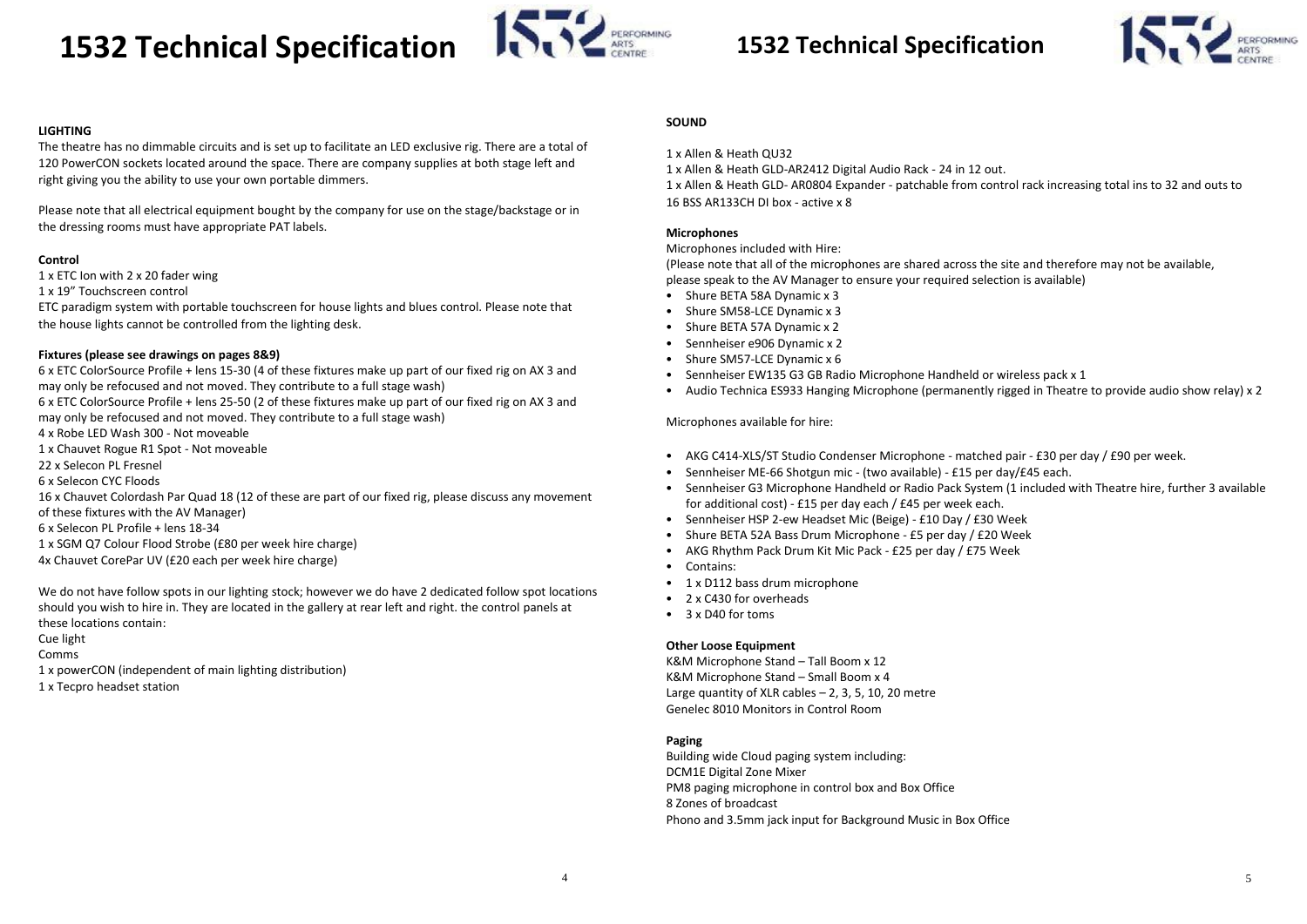

#### **SOFT GOODS**

FOH Drapes Lined Velour with hooks on top, 30% fullness and a weighted base (Motor Controlled) Upstage Mid Stage half tabs - Black Wool Serge - hooks on top, 30% fullness and a weighted base Upstage Backdrop - Black Wool Serge - hooks on top, 30% fullness and a weighted base Cyclorama - Filled White Cloth - hooks on top, sewn flat and a pocket base Borders Borders - Black Wool Serge - ties on top, 30% fullness and a hemmed base Gallery Masking Single Cloth - Black Wool Serge - hooks on top, 30% fullness and a weighted base Legs X6 Black Wool Serge - ties on top, 30% fullness and a weighted base Gallery Wall Covering Single cloths - Black Wool Serge - hooks on top, 30% fullness and weighted base

#### **EFFECTS**

Please speak to our AV team if you wish to use any special effects. Please note that we are extremely limited in what we are able to use due to our licensing conditions. Smoke and haze are permitted.

### **CAPACITY**

245 using the retractable seating plus row AA. Additional rows can be added to take capacity up to 300 for a lecture/presentation set up. Please speak to venue management if you wish to explore alternative options.

#### **STAGE**

The theatre does not have any raised staging, you are welcome to hire it in.

#### **Stage Area**

| Wall to wall (width)                  | 16m               |
|---------------------------------------|-------------------|
| Wings to wings (width)                | 12.4m             |
| Rear stage to front row of Seats (AA) | 10.9 <sub>m</sub> |
| Floor to lighting bars (height)       | 6.7 <sub>m</sub>  |